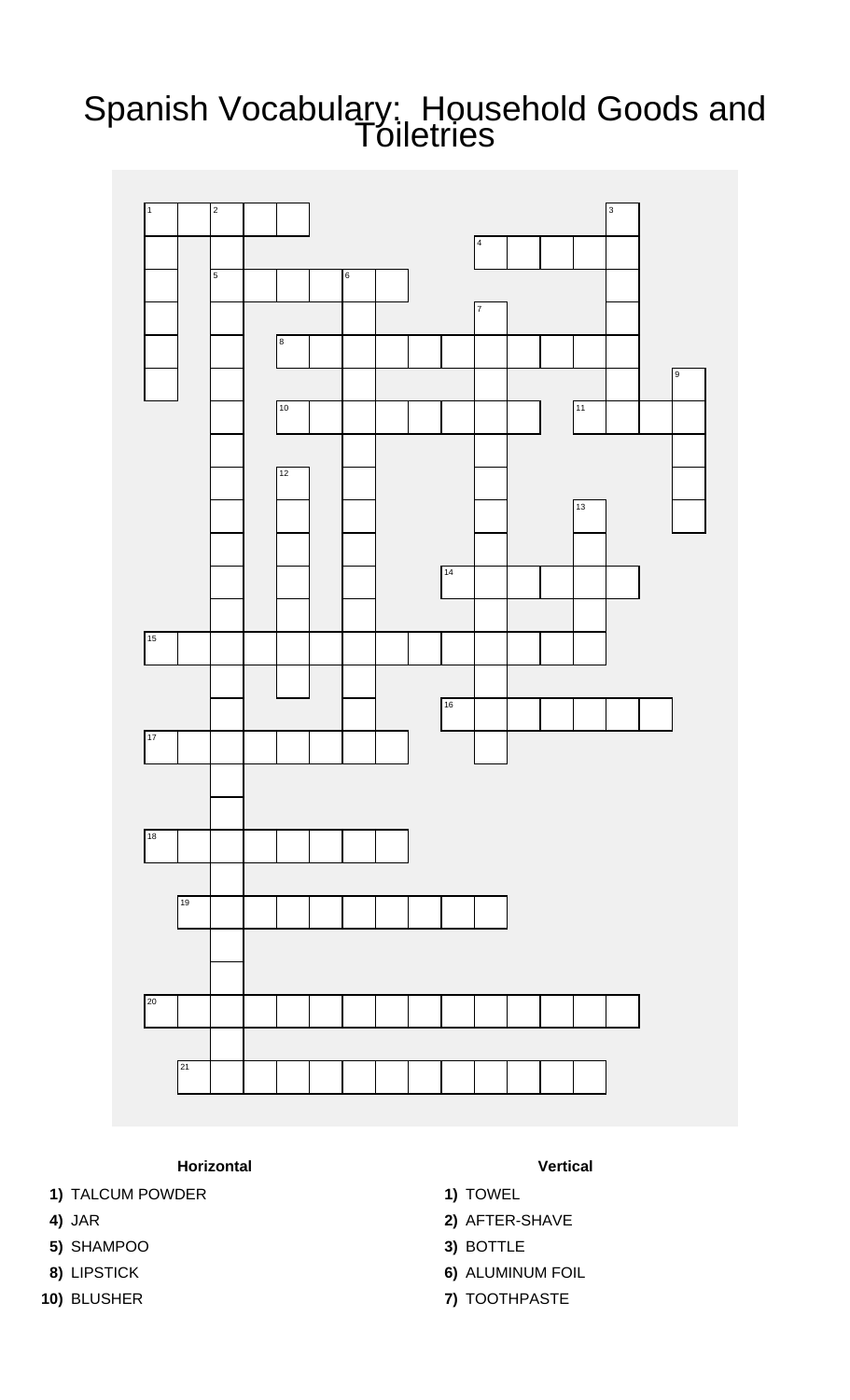**11)** CUP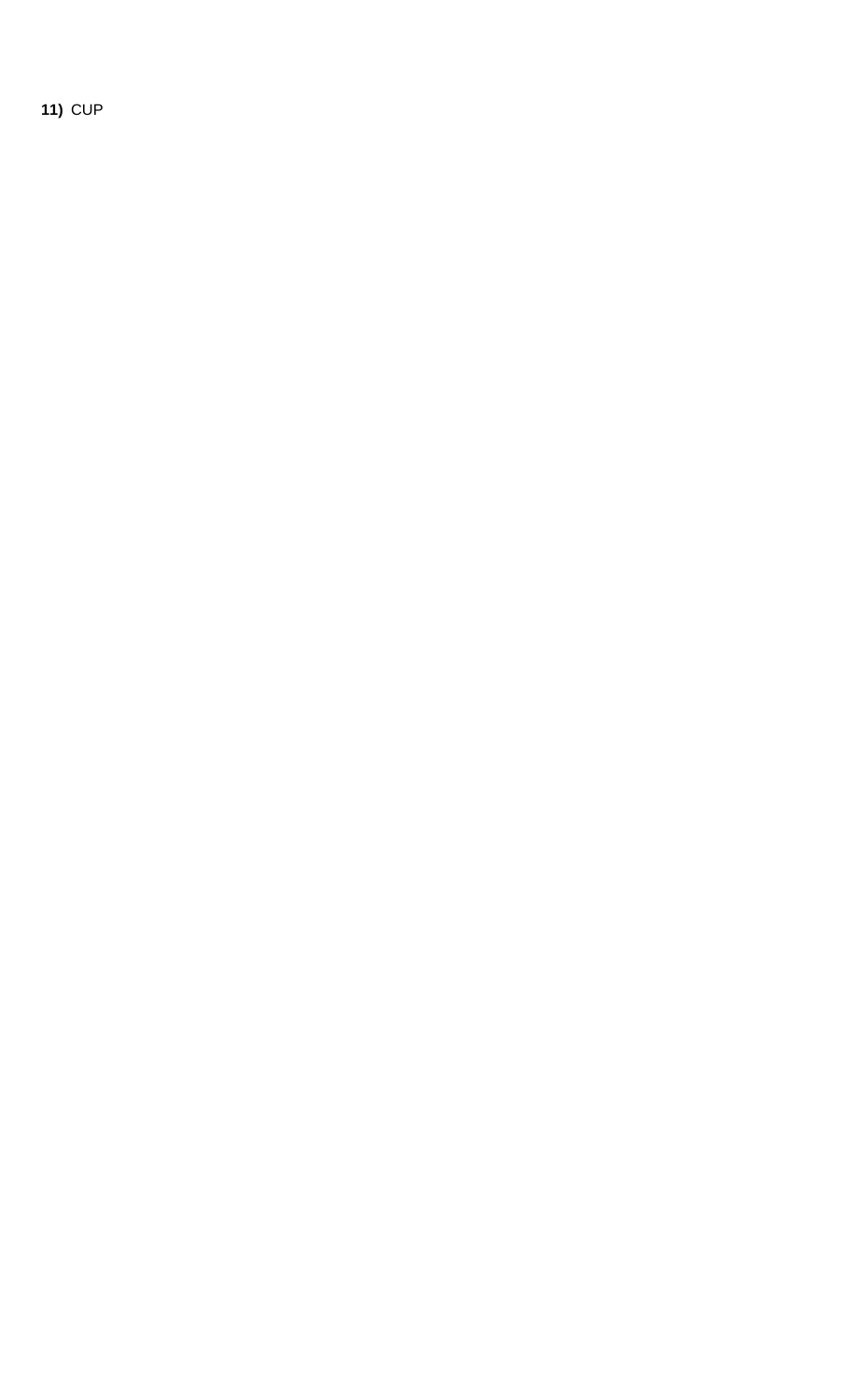- **14)** TWEEZERS **12)** BRUSH
- **15)** TOILET PAPER **13)** RAG
- **16)** PERFUME
- **17)** MATCHES
- **18)** SAUCER
- **19)** PAPER NAPKIN
- **20)** PAPER TOWEL
- **21)** RAZOR BLADE

**9)** BOWL